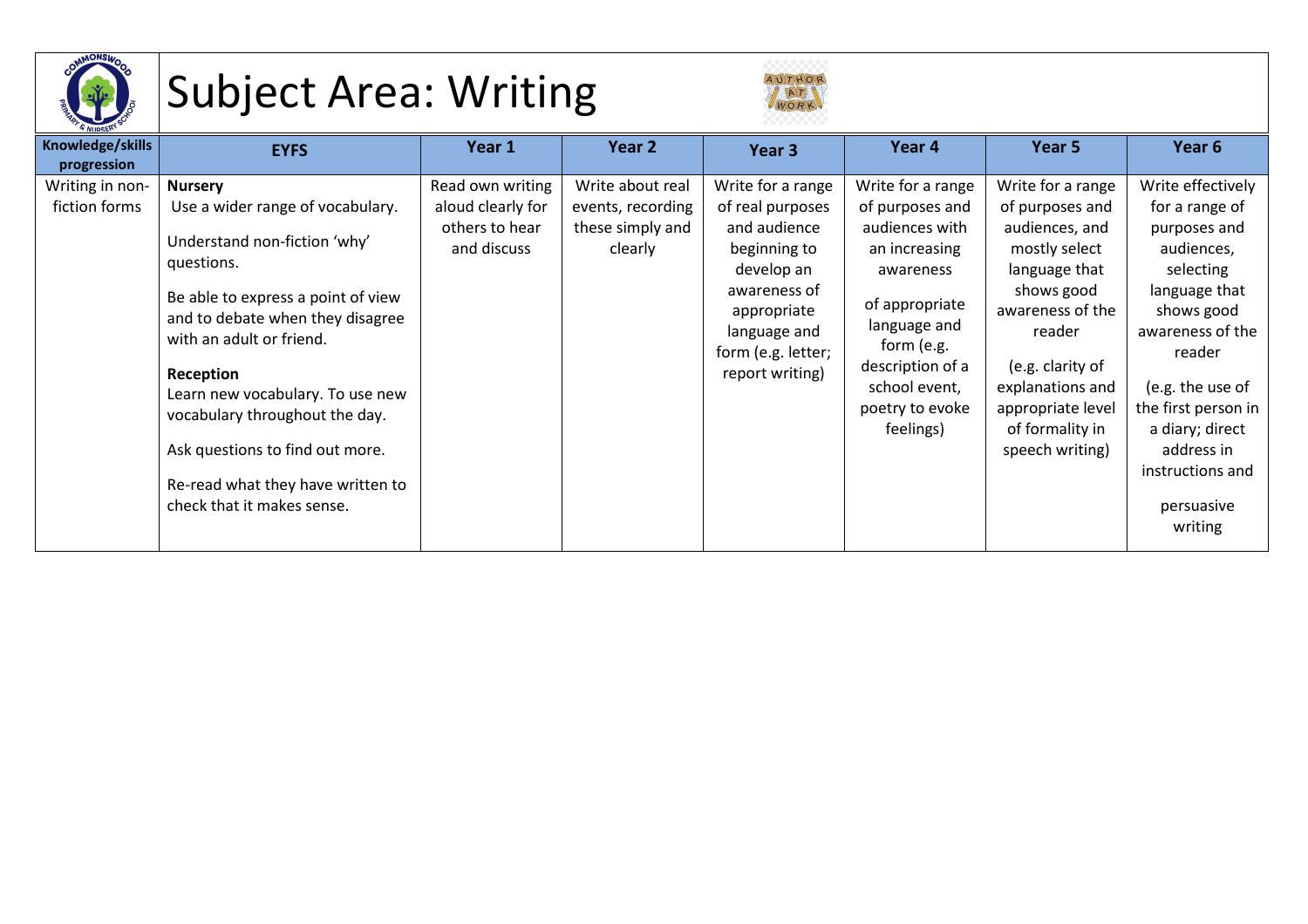| Knowledge/skills<br>progression | <b>EYFS</b>                                                                                                                                                                                                                                                               | Year 1                                                                           | Year 2                                                                                                                 | Year 3                                                                                                                                  | Year 4                                                                                                                                                                                                                                                                                                                                                     | Year 5                                                                                                                                                                                                                                                                                                                                                                                                                           | Year 6                                                                                                                                                                                                                                                                                                                                                                                                                                                                                                                 |
|---------------------------------|---------------------------------------------------------------------------------------------------------------------------------------------------------------------------------------------------------------------------------------------------------------------------|----------------------------------------------------------------------------------|------------------------------------------------------------------------------------------------------------------------|-----------------------------------------------------------------------------------------------------------------------------------------|------------------------------------------------------------------------------------------------------------------------------------------------------------------------------------------------------------------------------------------------------------------------------------------------------------------------------------------------------------|----------------------------------------------------------------------------------------------------------------------------------------------------------------------------------------------------------------------------------------------------------------------------------------------------------------------------------------------------------------------------------------------------------------------------------|------------------------------------------------------------------------------------------------------------------------------------------------------------------------------------------------------------------------------------------------------------------------------------------------------------------------------------------------------------------------------------------------------------------------------------------------------------------------------------------------------------------------|
| Writing<br>narratives           | <b>Nursery</b><br>Engage in extended conversations<br>about stories, learning new<br>vocabulary.<br>Introduces a storyline or narrative<br>to their play.<br>Reception<br>Articulate their ideas and thoughts<br>in well-formed sentences.<br>Engages in imaginative play | Orally rehearse<br>sentences and<br>sequence them<br>to form short<br>narratives | Write simple,<br>coherent<br>narratives about<br>personal<br>experiences and<br>those of others<br>(real or fictional) | Create settings,<br>characters and<br>plot in narrative<br>Use speech<br>punctuation<br>correctly when<br>following<br>modelled writing | Create settings,<br>characters and<br>plot in narrative<br>Use speech<br>punctuation<br>correctly most of<br>the time<br>Use vocabulary<br>and grammatical<br>structures to<br>communicate<br>ideas for the<br>given audience<br>and purpose (e.g.<br>use a range of<br>sentences and<br>begin to vary the<br>position of<br>clauses within a<br>sentence) | In narratives,<br>describe settings,<br>characters and<br>atmosphere<br>Begin to convey<br>character and<br>advance the<br>action though<br>dialogue,<br>maintaining a<br>balance of<br>speech and<br>description<br>Select vocabulary<br>and grammatical<br>structures that<br>are appropriate<br>for the audience<br>and purpose (e.g.<br>correct sentence<br>types; tenses; a<br>range of verb<br>forms; relative<br>clauses) | In narratives,<br>describe settings,<br>characters and<br>atmosphere<br>Integrate<br>dialogue in<br>narratives to<br>convey character<br>and advance the<br>action<br>Select vocabulary<br>and grammatical<br>structures that<br>reflect what the<br>writing requires,<br>doing this mostly<br>appropriately<br>(e.g. using<br>contracted forms<br>in dialogues in<br>narrative; using<br>passive verbs to<br>affect how<br>information is<br>presented; using<br>modal verbs to<br>suggest degrees<br>of possibility) |
|                                 |                                                                                                                                                                                                                                                                           |                                                                                  |                                                                                                                        |                                                                                                                                         |                                                                                                                                                                                                                                                                                                                                                            |                                                                                                                                                                                                                                                                                                                                                                                                                                  |                                                                                                                                                                                                                                                                                                                                                                                                                                                                                                                        |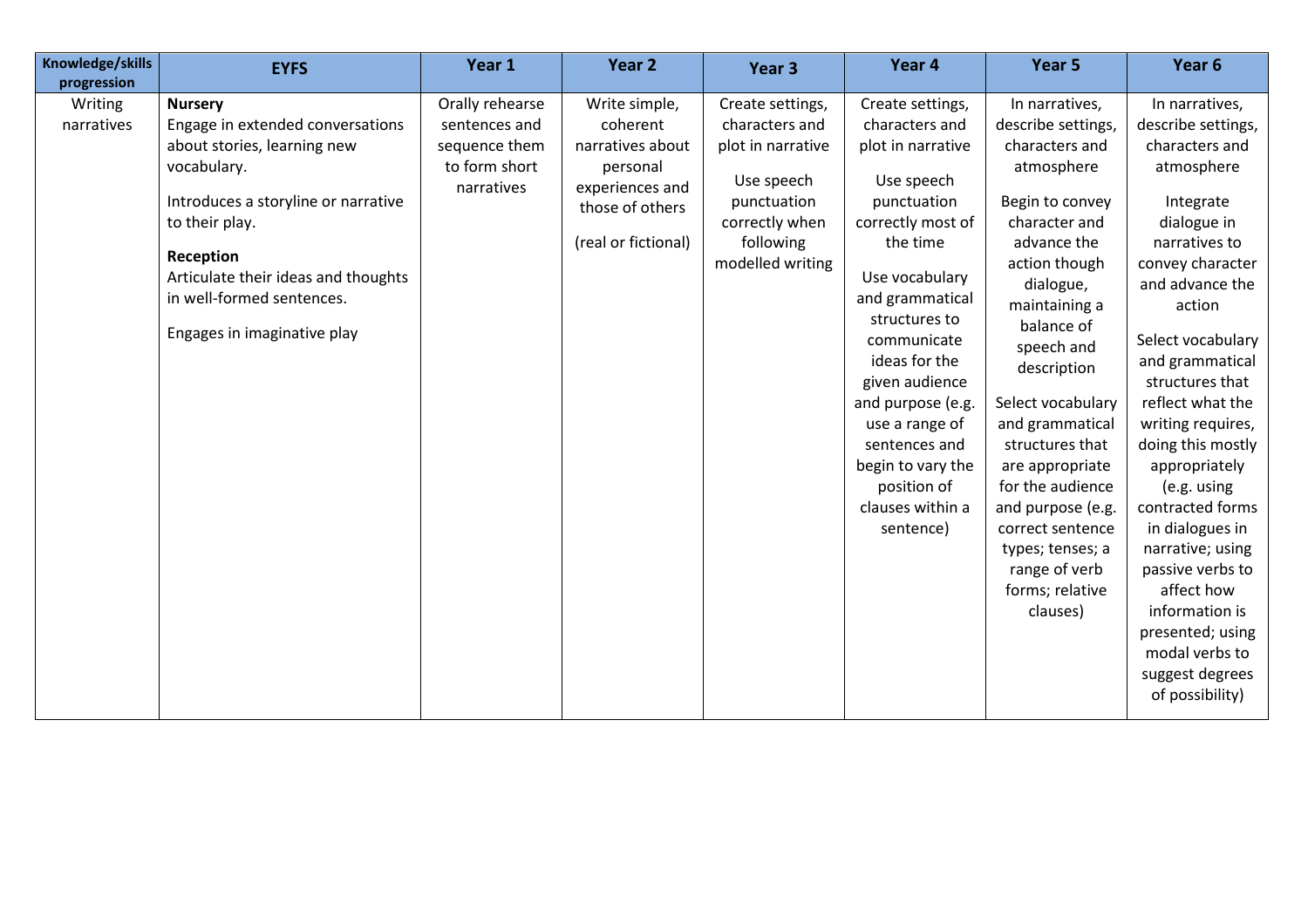| Knowledge/skills<br>progression | <b>EYFS</b>                                                                                                                                                                                                                                                                                                                                                                                            | Year 1                                                                                                             | Year 2                                                                                                                                 | Year 3                                                                                                                                                                                                              | Year 4                                                                                                                                                                                                                            | Year 5                                                                                                                                                                                                | Year 6                                                                                                                                                                 |
|---------------------------------|--------------------------------------------------------------------------------------------------------------------------------------------------------------------------------------------------------------------------------------------------------------------------------------------------------------------------------------------------------------------------------------------------------|--------------------------------------------------------------------------------------------------------------------|----------------------------------------------------------------------------------------------------------------------------------------|---------------------------------------------------------------------------------------------------------------------------------------------------------------------------------------------------------------------|-----------------------------------------------------------------------------------------------------------------------------------------------------------------------------------------------------------------------------------|-------------------------------------------------------------------------------------------------------------------------------------------------------------------------------------------------------|------------------------------------------------------------------------------------------------------------------------------------------------------------------------|
| Cohesion                        | <b>Nursery</b><br>Develop their pronunciation but<br>may have problems saying sound<br>sounds or multi-syllabic words.<br>Reception<br>Connect one idea or action to<br>another using a range of<br>connectives (verbally).<br>Make use of conjunctions, with<br>modelling and support from their<br>teacher.<br>Spell words by identifying the<br>sounds and then writing the<br>sounds with letters. | Join words and<br>clauses with the<br>conjunction 'and'                                                            | Use co-ordination<br>(e.g. or / and /<br>but) and some<br>subordination<br>(e.g. when $/$ if $/$<br>that / because) to<br>join clauses | Use some<br>conjunctions (e.g.<br>and, because,<br>when, even<br>though), adverbs<br>(e.g. often,<br>quickly, very) and<br>prepositions (e.g.<br>next,<br>underneath,<br>with) for<br>cohesion and to<br>add detail | Use a range of<br>conjunctions,<br>adverbs,<br>prepositions and<br>pronouns for<br>cohesion, detail<br>and clarity (e.g.<br>appropriate noun<br>or pronoun to<br>avoid repetition<br>and adverbs to<br>express time and<br>cause) | Use a range of<br>devices to build<br>cohesion within<br>and across<br>paragraphs (e.g.<br>conjunctions,<br>adverbials of<br>time and place,<br>pronouns,<br>synonyms) in<br>much of their<br>writing | Use a range of<br>devices to build<br>cohesion (e.g.<br>conjunctions,<br>adverbials of<br>time and place,<br>pronouns,<br>synonyms) within<br>and across<br>paragraphs |
| Verb tenses                     | <b>Nursery</b><br>Develop their communication but<br>may continue to have problems<br>with irregular tenses and plurals.<br>Reception<br>Express ideas and feelings about<br>experiences using past, present,<br>and future tenses.                                                                                                                                                                    | Use past present<br>and future<br>accurately in<br>speech and begin<br>to incorporate<br>these in their<br>writing | Use present and<br>past tense mostly<br>correctly and<br>consistently                                                                  | Use past and<br>present tense<br>mostly correctly<br>(e.g. ran, wander)<br>and begin to use<br>other verb forms<br>(e.g. will go, have<br>eaten)                                                                    | Use past and<br>present tenses<br>correctly, and<br>include a wider<br>range of verb<br>forms (e.g. we<br>were going; they<br>have been)                                                                                          | Use verb tenses<br>consistently and<br>correctly<br>throughout most<br>of their writing                                                                                                               | Use verb tenses<br>consistently and<br>correctly<br>throughout their<br>writing                                                                                        |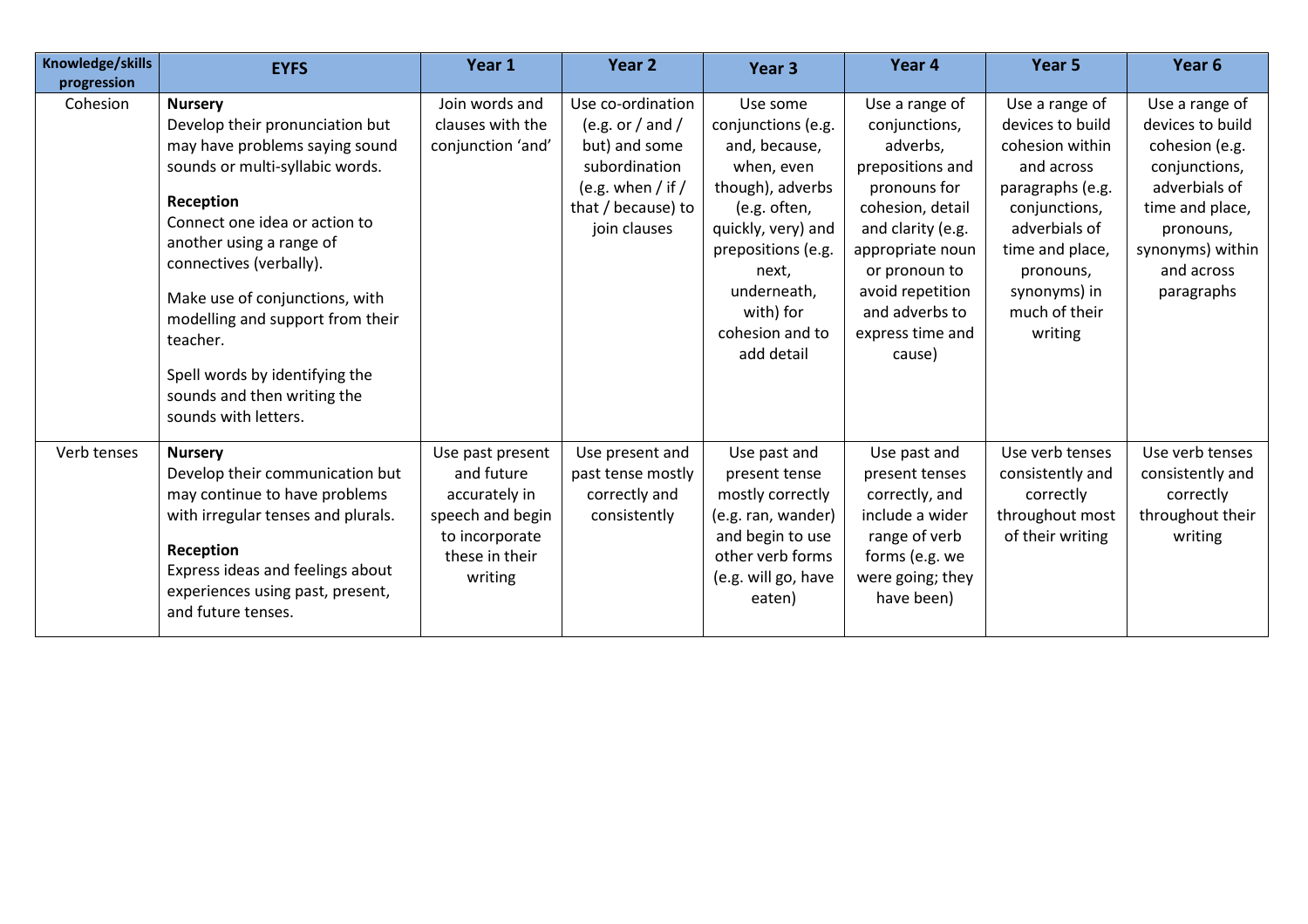| Knowledge/skills<br>progression | <b>EYFS</b>                                                                                                                                                                                                                                                                                                                                                                                                                         | Year 1                                                                                                            | Year 2                                                                                                                                             | Year <sub>3</sub>                                                                                                                                   | Year 4                                                                                                                                                | Year 5                                                                                                                                                               | Year <sub>6</sub>                                                                                                                                                     |
|---------------------------------|-------------------------------------------------------------------------------------------------------------------------------------------------------------------------------------------------------------------------------------------------------------------------------------------------------------------------------------------------------------------------------------------------------------------------------------|-------------------------------------------------------------------------------------------------------------------|----------------------------------------------------------------------------------------------------------------------------------------------------|-----------------------------------------------------------------------------------------------------------------------------------------------------|-------------------------------------------------------------------------------------------------------------------------------------------------------|----------------------------------------------------------------------------------------------------------------------------------------------------------------------|-----------------------------------------------------------------------------------------------------------------------------------------------------------------------|
| Sentence<br>punctuation         | <b>Nursery</b><br>Uses some of their print and letter<br>knowledge in their early writing.<br>E.g. writing a pretend shopping list<br>that starts at the top writing 'm'<br>for mummy.<br>Writes some or all letters of their<br>name.<br>Reception<br>Form lower-case and capital letters<br>correctly.<br>Write short sentences with words<br>with known sound-letter<br>correspondences using a capital<br>letter and full stop. | Demarcate many<br>sentences using a<br>capital letter and<br>a full stop,<br>question mark or<br>exclamation mark | Demarcate most<br>sentences in their<br>writing with<br>capital letters<br>and full stops,<br>and use question<br>marks correctly<br>when required | Use the range of<br>punctuation<br>taught up to and<br>including Y3<br>mostly correctly<br>(e.g. apostrophes<br>for possession,<br>commas in lists) | Use the range of<br>punctuation<br>taught up to and<br>including Y4<br>mostly correctly<br>(e.g. commas<br>after adverbials;<br>use of<br>apostrophe) | Use the range of<br>punctuation<br>taught up to and<br>including Y5<br>mostly correctly<br>(e.g. commas<br>separating<br>clauses;<br>punctuation for<br>parenthesis) | Use the range of<br>punctuation<br>taught at key<br>stage 2 mostly<br>correctly (e.g.<br>inverted commas<br>and other<br>punctuation to<br>indicate direct<br>speech) |